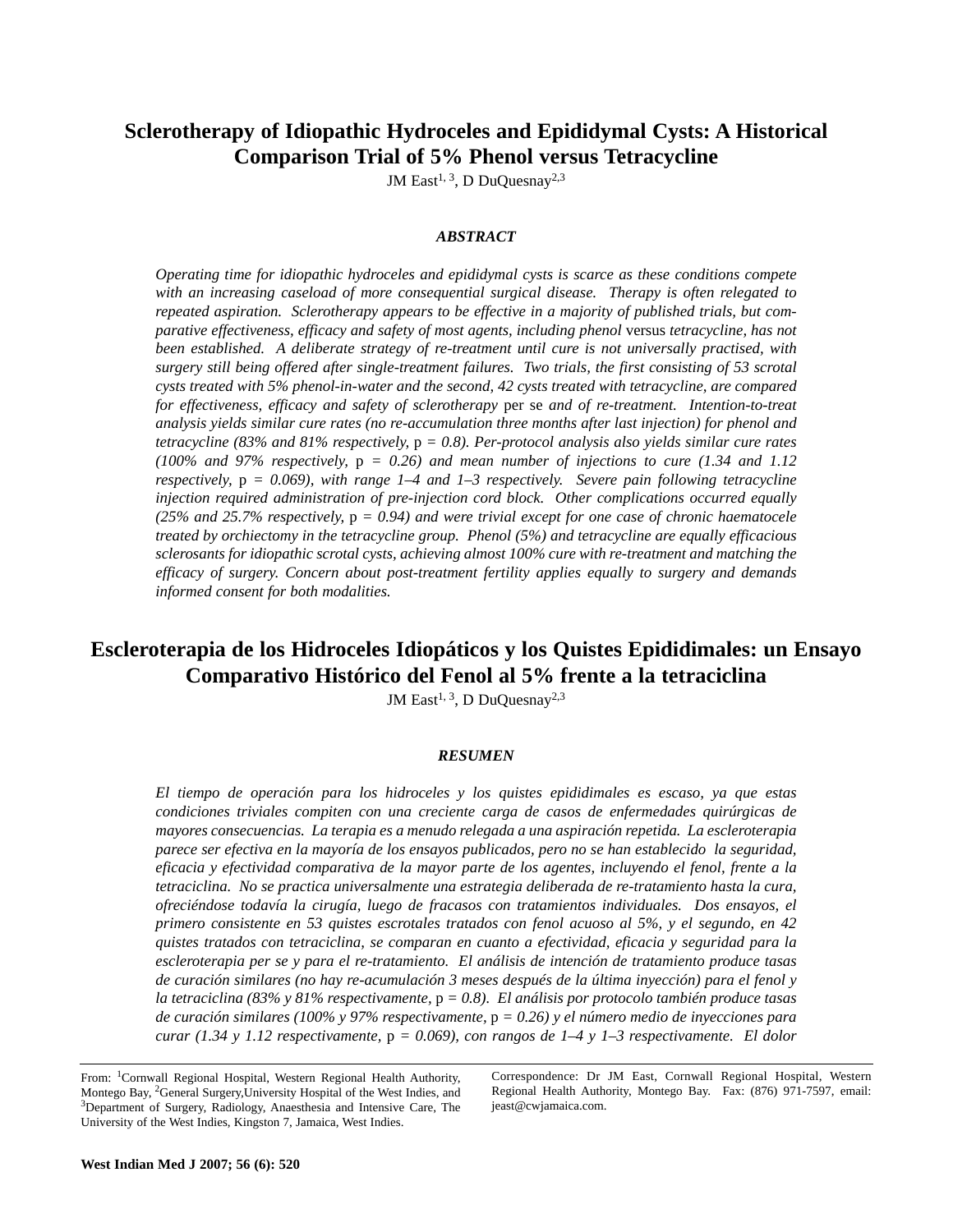*severo tras la inyección de tetraciclina requirió hacer un bloqueo espinal de pre-inyec-ción. Asimismo ocurrieron otras complicaciones (25% y 25.7% respectivamente,* p *= 0.94) y fueron triviales, con excepción de un caso de hematoceles crónicos tratado mediante orquiectomía en el grupo de tetraciclina. El fenol (5%) y la tetraciclina poseen igual eficacia como esclerosantes de los quistes escrotales idiopáticos, ya que logran una curación de casi 100% con el re-tratamiento, e igualan la eficacia de la cirugía. El problema de la fertilidad posterior al tratamiento, se presenta también en el caso de la cirugía y requiere del consentimiento informado para ambas modalidades.*

**West Indian Med J 2007; 56 (6): 521**

## **INTRODUCTION**

Operating time for surgical treatment of idiopathic hydroceles and epididymal cysts has become scarce as these conditions must compete with the increasing caseload of more consequential surgical disease for space, time and personnel. Often, patients are relegated to a regime of repeated aspirations as they await an opening for surgery. Sclerotherapy with either 2.5% phenol, 3% phenol or tetracycline appears to be variably effective after a single injection  $(1-10)$ , with concentrations of tetracycline from 2.5% to 10% appearing to have equal efficacy (11), but some studies have found tetracycline to be ineffective (12–14) (Table 1.).

Table 1: Cure rates for idiopathic scrotal cysts after one injection of sclerosant.

| <b>Study</b>                          | Tetracycline* | <b>Sclerosant</b><br>2.5%<br>Phenol | 3%<br>Phenol |
|---------------------------------------|---------------|-------------------------------------|--------------|
| Ozdemir $(8)$                         |               |                                     | 58%          |
| Savion et al (9)                      |               | 51.6%                               |              |
| Shan et al $(10)$                     |               | 47.5%                               |              |
| Bullock and Thurston (1)              | 87%           |                                     |              |
| Daehlin et al (2)                     | 83%           |                                     |              |
| Honnens et al (3)                     | 77%           |                                     |              |
| Levine and DeWolf (4)                 | 75%           |                                     |              |
| Lopez Laur and Parisi (5)             | 69.5%         |                                     |              |
| Losada Guerra and Hernandez (6)       | 79%           |                                     |              |
| Miskowiak and Christensen (7)         | 85%           |                                     |              |
| Badenoch et al (12), Ozkan et al (14) | 33.3%         |                                     |              |
| Breda et al (13)                      | 20%           |                                     |              |

\* Concentrations of tetracycline solution from 2.5% to 10% appear to have equal efficacy (11).

Although a deliberate strategy of re-treatment until cure has been practised with both phenol and tetracycline (1, 4, 8–10, 15–17), others recommend surgery after single-treatment failure (3, 6). There are no studies comparing efficacy and safety of phenol and tetracycline.

In the first of the two trials compared in this study, 5% phenol-in-water was used in the hope of achieving higher cure rates after one injection than those reported for 2.5% and 3% phenol in Table 1. In the second trial, tetracycline-forinjection was used because it was then more readily available than phenol. Tetracycline-for-injection is no longer available but doxycycline and minocycline injections appear to have similar efficacy (18) and solutions of tetracycline may be prepared from oral capsules by dissolving in saline and passing through a sterile membrane (19).

Phenol and tetracycline are assessed separately for effectiveness, efficacy and safety of sclerotherapy *per se* and of re-treatment of failures, and the results compared. Sclerotherapy as an alternative treatment to surgery is discussed, including the comparative threat to fertility.

## **SUBJECTS AND METHODS**

Criteria for selection of cases were the same in both trials. A case was either an idiopathic vaginal hydrocele (clear, straw coloured fluid) or epididymal cyst (cloudy white fluid). Exclusions were scrotal cysts present for less than three months or in which there were antecedents suggestive of inflammation (urinary tract infection, pain, tenderness), testicular torsion, trauma or tumour (*ie* cysts which might have been secondary rather than idiopathic). Only one of bilateral cysts were to be selected for sclerotherapy in men under 60 years but this exclusion criterion became irrelevant since bilateral cysts were only found in men over 60 years.

Informed consent was obtained in each case. The scrotum was cleaned and draped and the cyst made tense by grasping between the fingers and thumb of the left hand. A 16 gauge intravenous cannula was then inserted smartly through the anaesthetized skin over the proximal half of the cyst and into the sac. The cannula was advanced another 5mm or so after the first appearance of fluid in the reservoir (to ensure placement well within the sac, but not so far that the needle may puncture the testis). The needle was then withdrawn about 5 mm but remained within the cannula (to prevent kinking) and the cannula advanced to the hilt. If the cannula is not advanced to the hilt or the puncture is made over the distal half of the sac, there is a risk of the sac slipping off the cannula as cyst decompression occurs with the tip of the cannula being dislodged into the subcutaneous tissue.

The fluid was then removed completely by a combination of aspiration and drainage. As the volume of fluid decreases, aspiration tends to suck the wall of the sac into the cannula and block it. When this starts to happen, the remaining fluid should be passively drained, encouraged by gentle manipulation of the scrotum. The testis and cord are then carefully palpated for tenderness and tumour, care being taken not to dislodge the cannula. Fluid is not sent for culture nor cytology. When cord block is necessary, it should be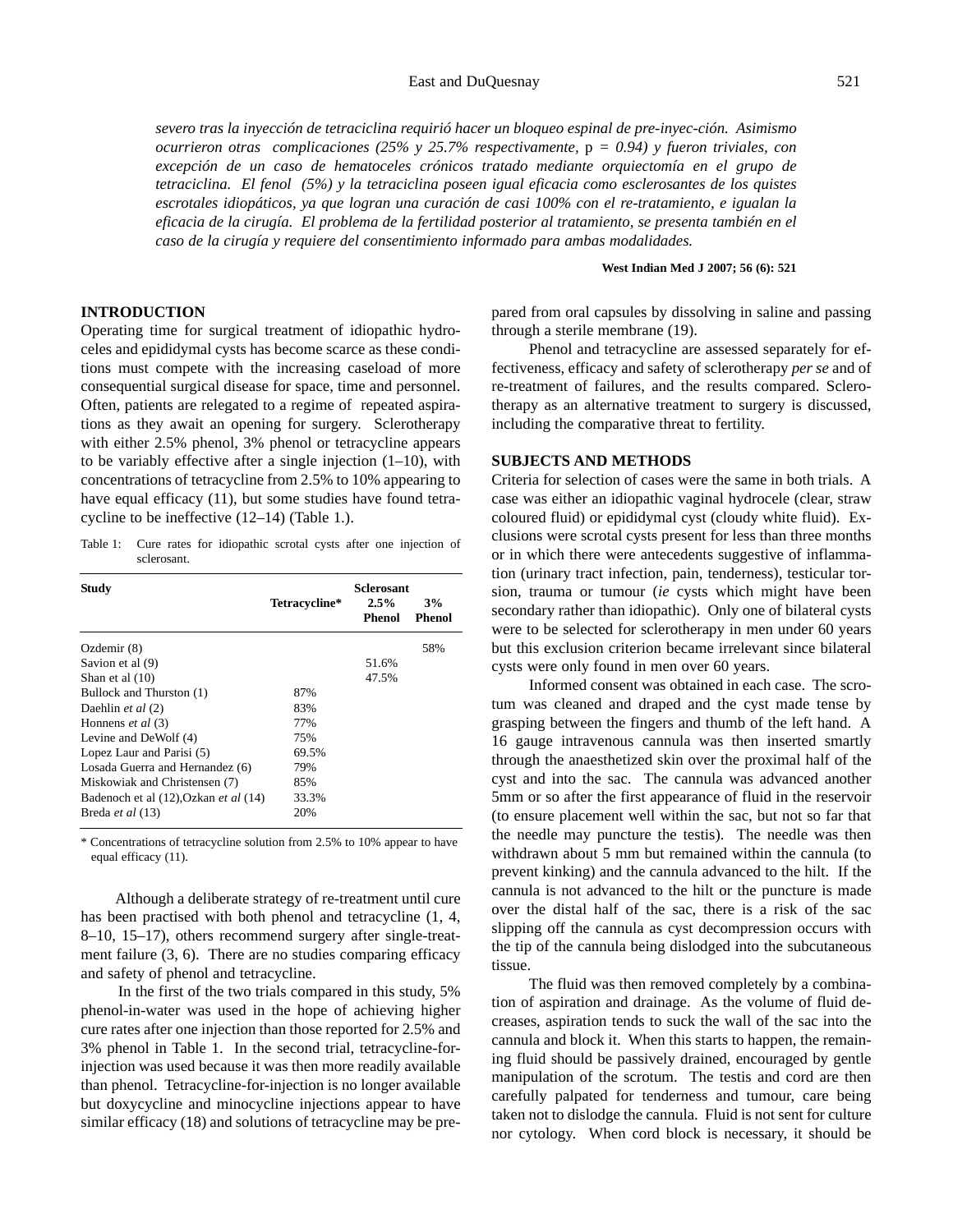performed at this stage. Sclerosant is instilled not less than 5 minutes after cord block.

In the first trial, the sclerosant solution was 5% phenolin-water. The volume instilled depended on the volume of aspirate, with 15 cc instilled for up to 100 cc of aspirate, 20 cc for 101 cc to 300 cc, 25 cc for 301 to 500 cc and 30 cc for more than 500 cc of aspirate. No local anaesthetic was added to the solution and no cord block was performed.

In the second trial, 500mg of tetracycline injection in 5 cc of solution was instilled regardless of the volume of aspirate. After three (five cysts) of the first seven patients receiving tetracycline instillation suffered excruciating pain, cord block with 20 cc of 0.5% lidocaine was introduced for all subsequent cases.

Patients were advised to wear tight fitting underwear for a few weeks. Each was reviewed at intervals of six weeks unless there was an acute complication requiring urgent attention. At each review, complaints were noted, the scrotum examined and aspiration performed if necessary. Sclerotherapy was repeated if the aspirate exceeded 50 cc but was not performed if the aspirate was less, was blood stained or there was marked thickening of the scrotal contents. Cysts with no re-accumulation of fluid three months after the last treatment were considered cured.

Data for both studies were entered into a single database in STATA Version 8 for analysis. Classical bivariate statistical analyses were performed.

### **RESULTS**

Table 2 summarizes characteristics of the cysts treated in both studies, as well as the results of intention-to-treat and perprotocol analyses and comparisons. Tables 3 and 4 display statistical comparisons between the cure rates after single injections of 5% phenol and tetracycline respectively and the studies tabulated in Table 1.

Nine cysts treated with phenol were accompanied by mild, acute pain. Three of the first nine cysts treated with tetracycline were accompanied by excruciating acute pain minutes after instillation and one by mild pain. After that, all treatments in the tetracycline group were preceded by spermatic cord block, resulting in a marked, statistically significant decrease in the occurrence of severe acute pain to 3% (1/33)  $(p = 0.026$ , Fisher's exact test). Mild pain occurred in 6.1% (2/33) after cord block.

Other complications included acute haematocele (all 5 cases of which occurred in the phenol group) and thickening or swelling of scrotal contents. Acute haematoceles were aspirated at weekly intervals and none was surgically drained. All five cases settled completely and only one required a second injection for cure. All cases of thickening or swelling of scrotal contents eventually subsided completely, except for one case of hydrocele in the tetracycline group in which a persistent, markedly swollen testis occurred after the third injection and which was treated by orchiectomy.

| Table 2: | Characteristics and results of intention-to-treat and per-protocol |  |
|----------|--------------------------------------------------------------------|--|
|          | analyses of scrotal cysts treated with 5% phenol and tetracycline. |  |

|                                                           | 5% Phenol                              | <b>Tetracycline</b>                         | p-value              |
|-----------------------------------------------------------|----------------------------------------|---------------------------------------------|----------------------|
| Number of cysts treated                                   | 53                                     | 42                                          |                      |
| Number of patients                                        | 41                                     | 35                                          |                      |
| Age in years – median (range)                             | $64(38-88)$                            | $64(39-87)$                                 |                      |
| Volume of aspirate -<br>mean (range) (Per-protocol)       |                                        | $216(80-750)$ $251(50-760)$ $0.27$ (t-test) |                      |
| Cysts censored<br>(Lost to follow-up or withdrawn)        | 9(17%)                                 | 7(16.7%)                                    | $0.97(z-test)$       |
| Cysts cured*<br>(Intention-to-treat)                      | 44/53 (83%)                            | 34/42 (81%)                                 | $0.8$ (z-test)       |
| Cysts cured after 1 injection<br>(Per-protocol)           | 31/44<br>$(70.5\%)$                    | 31/35<br>$(88.6\%$                          | $0.052(z -$<br>test) |
| Cysts cured after 2 injections<br>(Per-protocol)          | 43/44<br>(97.7%)                       | 33/35<br>$(94.3\%)$                         | $0.43$ (z-test)      |
| Cysts cured after 3 injections<br>(Per-protocol)          | 43/44<br>(97.7%)                       | 34/35<br>(97%)                              | $0.85$ (z-test)      |
| Cysts cured after 3 to 4 injections<br>$(Per-protocol)**$ | 44/44 (100%) 34/35 (97%) 0.26 (z-test) |                                             |                      |
| Mean number of injections to cure<br>(and range)          | $1.34(1-4)$                            | $1.12(1-3)$                                 | $0.069$ (t-test)     |
| Complication risk (excluding pain)***<br>(Per-protocol)   |                                        | 11/44 (25%) 9/35 (25.7%) 0.94 ( $X^2$ test) |                      |

\*Cure defined as no re-accumulation 3 months after last injection.

\*\*Phenol group reached maximum cure rate after 4 injections and tetracycline group after 3. The only case not cured (tetracycline group) received 3 injections. \*\*\*Complications included haematocele and thickening or swelling of scrotal contents.

Table 3: Comparisons between cure rate of 70.5% for idiopathic scrotal cysts after one injection of 5% phenol from this study and cure rates for 3% and 2.5% phenol from studies reported in Table 1.

| Cure rate | p-value (one sample test) |  |
|-----------|---------------------------|--|
|           |                           |  |
| 58%       | 0.094                     |  |
|           |                           |  |
| 51.6%     | 0.012                     |  |
|           |                           |  |
| 47.5%     | 0.002                     |  |
|           |                           |  |

Table 4: Comparisons between cure rate of 88.6% for idiopathic scrotal cysts after one injection of tetracycline from this study and cure rates from studies reported in Table 1.

| <b>Study</b>                          | Cure rate | p-value<br>(one sample test) |
|---------------------------------------|-----------|------------------------------|
| Bullock and Thurston (1)              | 87%       | 0.78                         |
| Daehlin et al (2)                     | 83%       | 0.38                         |
| Honnens et al (3)                     | 77%       | 0.1                          |
| Levine and DeWolf (4)                 | 75%       | 0.064                        |
| Lopez Laur and Parisi (5)             | 69.5%     | 0.014                        |
| Losada Guerra and Hernandez (6)       | 79%       | 0.16                         |
| Miskowiak and Christensen (7)         | 85%       | 0.55                         |
| Badenoch et al (12), Ozkan et al (14) | 33.3%     | < 0.001                      |
| Breda et al (13)                      | 20%       | < 0.001                      |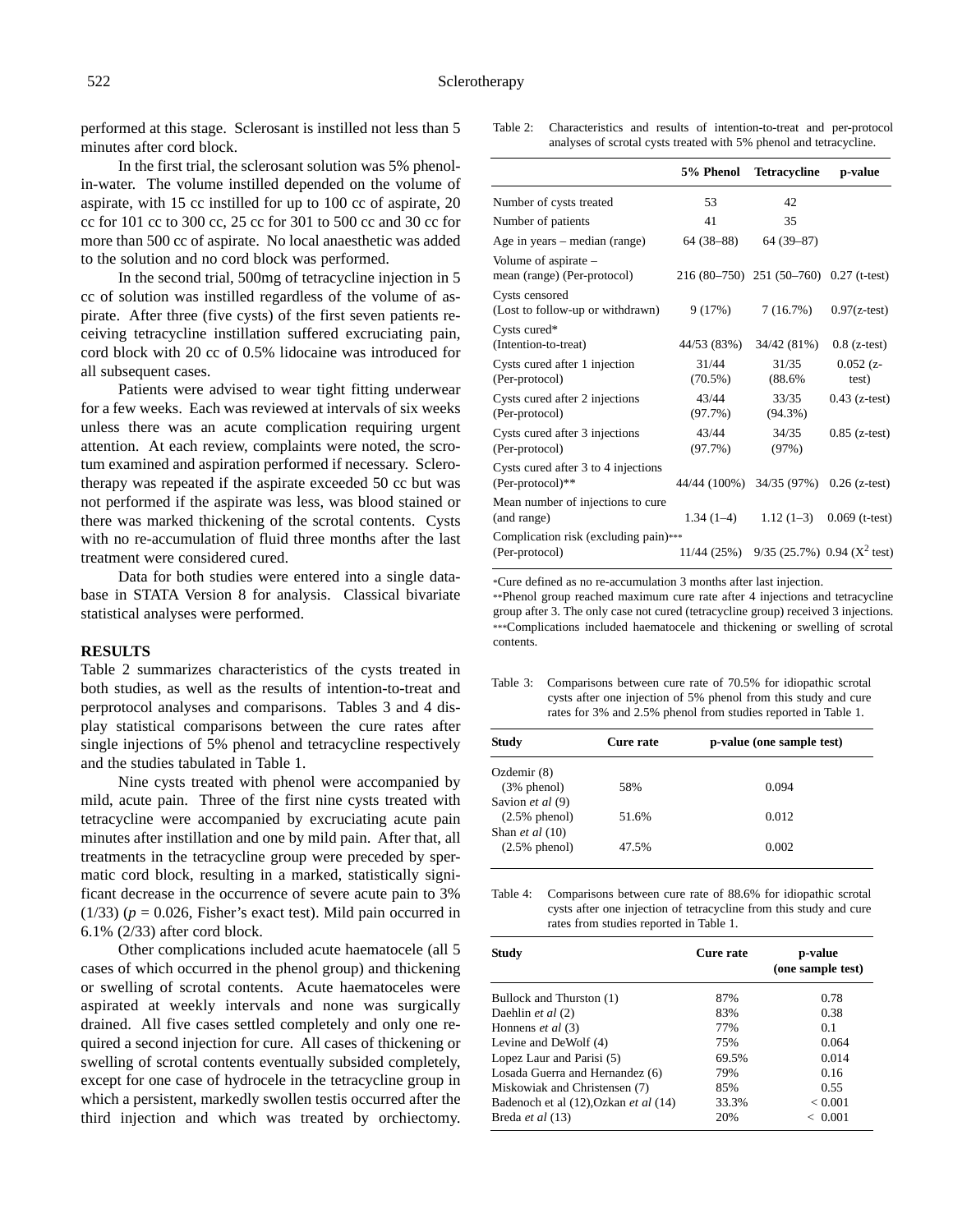Histology showed chronic haematocele. There were no infections and no extravasation of sclerosant. One patient in the phenol group developed a tumour within the spermatic cord at the level of the external inguinal ring. Histological examination revealed a "fibrous pseudotumour".

In the tetracycline group, the case of persistent testicular swelling treated by orchiectomy occurred after a third injection but in no other case did any new complication (or exacerbation of a previously observed complication) occur after the first injection. It therefore appears that for tetracycline, subsequent injections are associated with a lower complication rate than first injections. These data are not available for the phenol group.

The occurrence of a complication was not associated with a higher cure rate after one injection in either the phenol group ( $p = 0.26$ , Fisher's exact test) or the tetracycline group  $(p = 0.13,$  Fisher's exact test).

Complication risk increased with size of cyst in the tetracycline group (odds ratio 2.83, CI 1.31, 6.13, *p* = 0.008; score test for trend of odds) but not in the phenol group (odds ratio 1.46, CI 0.65, 3.26,  $p = 0.36$ ; score test for trend of odds), despite the fact that larger volumes of sclerosant were used for larger cysts in the phenol group.

The number of injections required for cure was unrelated to size of the cyst in the tetracycline group (odds ratio 2.64, CI 0.76, 9.25,  $p = 0.13$ ; score test of trend for odds) but increased as size increased in the phenol group (odds ratio 2.6, CI 1.21, 5.57, *p* = 0.014; score test of trend for odds), despite the fact that larger volumes of phenol were used for larger cysts.

## **DISCUSSION**

The major shortcoming of historical comparison trials is that the groups may not be comparable. In this study, both groups had the same median age and mean cyst size ( Table 2). There was no systematic refusal of treatment in either group so both groups were samples of consecutive patients presenting with scrotal cysts. Dropout rates are similar (Table 2) as are criteria for inclusion and exclusion, treatment procedure and assessment of results and all procedures and assessments were performed by one observer. Absence of control arms in both groups is another shortcoming of this study. The assumptions justifying absence of controls are that idiopathic vaginal hydroceles and epididymal cysts cannot be cured by simple aspiration and will have substantially re-accumulated within six weeks. The paucity of natural history studies and placebo control arms in sclerotherapy trials imply that other investi-gators assume the same thing. In the only study identified with a simple aspiration arm, Breda *et al* (13) noted a cure rate of 20% after simple aspiration of hydroceles.

Intention-to-treat analysis (effectiveness) yields cure rates of 76% for 5% phenol and 81% for tetracycline ( $p =$ 0.54, z-test of difference between proportions). Since perprotocol (efficacy) analysis yields cure rates of 100% for 5%

phenol and 97% for tetracycline  $(p = 0.26, z$ -test of difference between proportions), the uncured cysts in the intention-totreat analysis are almost completely accounted for by loss to follow-up or withdrawal. Some were withdrawn in the phenol study because of general ill-health. Only one patient in each group was lost to follow-up after experiencing mild pain on injection of sclerosant and none with severe pain in the tetracycline group was lost to follow-up, implying that pain was not a major deterrent. The most plausible reason for loss to follow-up is cure, with patients feeling that further follow-up was a waste of time (and money).

The 100% cure rate for 5% phenol and 97% for tetracycline from the per-protocol analysis confirm that treatment of idiopathic scrotal cysts with either sclerosant is reliably successful after 3 to 4 instillations. Others have also found phenol  $(8-10, 15, 16)$  and tetracycline  $(1, 4, 17)$  to be reliably curable after multiple instillations, although occasional refractory cases (requiring more than four instillations) occurred with 2.5% and 3% phenol (8–10).

Comparison of cure rates after one instillation of 5% phenol (70.5%) and tetracycline (88.6%) ( $p = 0.052$ , z-test of difference between proportions) favour borderline significant superiority of tetracycline (Table 2). This superiority disappears with two or more instillations (Table 2). Five per cent phenol gives significantly better results after one instillation in this study than 2.5% phenol in the studies of Savion *et al* (9) and Shan *et al* (10) but is not significantly better than 3% phenol in Ozdemir's study (8) at the 5% level (Table 3). The cure rate after one instillation of tetracycline in this study (88.6%) is similar to cure rates reported in several other studies (1–4, 6, 7) but significantly better than the 33.3% or lesser cure rates reported by others (12–14) (Table 4). The ineffectiveness of a single instillation of tetracycline reported by these latter three studies has been decisively disproved. Indeed, the cure rate after a single instillation of tetracycline may be even higher than 88.6% since at least two investigators have pointed out that delayed cures after initial re-accumulation are not uncommon (3,7). There should probably be a delay of 3 to 6 months before repeating treatment for re-accumulations of less than 100cc.

The severe pain experienced by some patients after tetracycline instillation has also been noted by others (1, 7, 11, 12, 14, 17). Cord block, which was highly successful in preventing pain in the tetracycline arm of this study, has also been recommended by others (1), as has dilution of the sclerosant in 1% lidocaine (7). Pain after phenol injection, though less severe, has also been noted by others (9,16). Certainly tetracycline sclerotherapy should not be performed without one of these pain prevention strategies.

The only potentially serious complication was encountered in the tetracycline arm of the study. One patient developed persistent testicular swelling after the third instillation and orchiectomy was performed, revealing a chronic haematocele. This complication should not be man-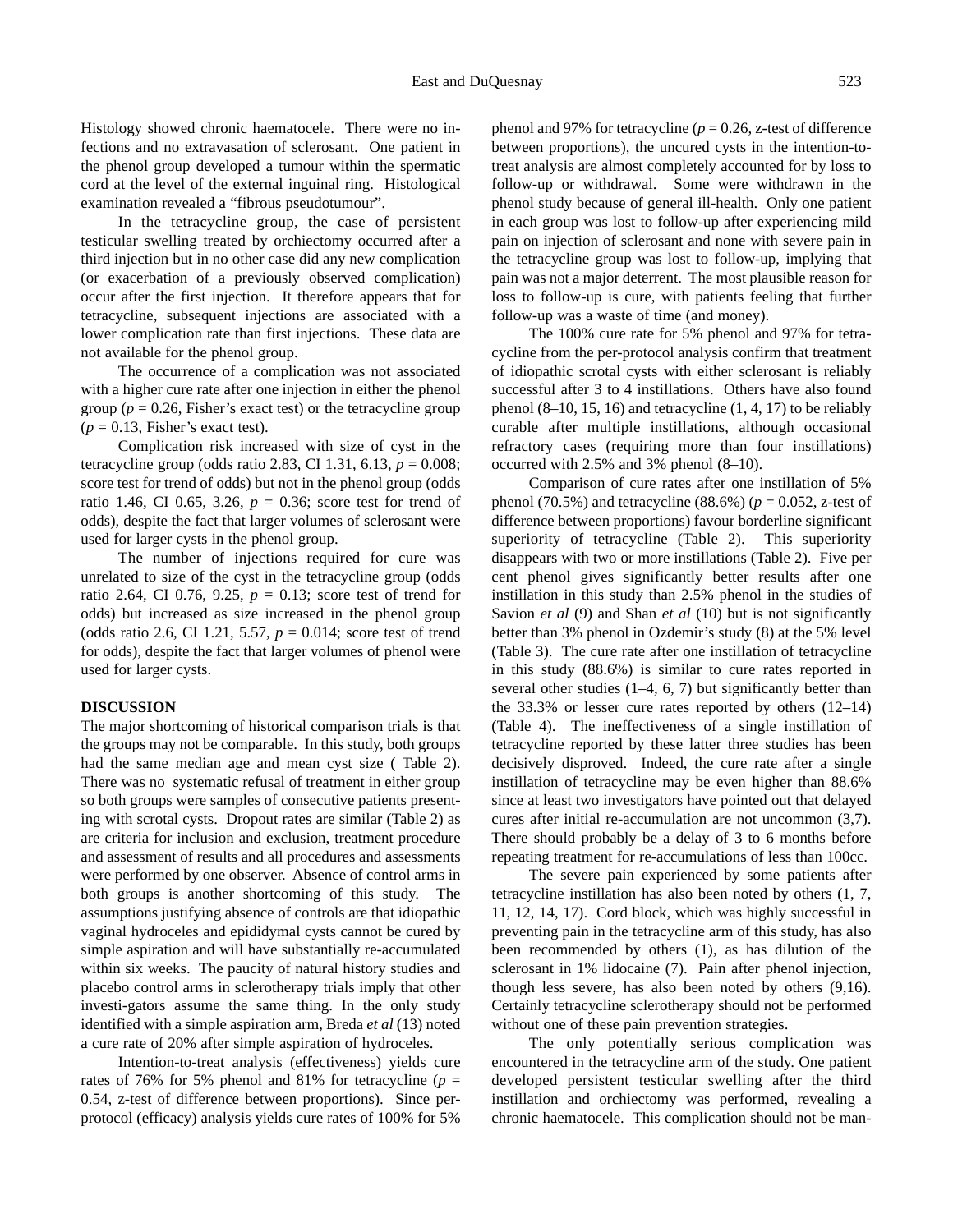#### Sclerotherapy

aged by orchiectomy as a first resort. Unequivocal diagnosis is possible with ultrasound imaging and should be followed by either watchful waiting or a decortication type of surgical procedure. Bullock and Thurston (1) also reported orchiectomy for an infected haematocele after tetracycline instillation. Dahl (20) reported a case of gangrene of scrotum and penis after extravasation of tetracycline. This latter complication must be avoided by careful attention to technique.

Other complications aggregated (acute haematocele and thickening of scrotal contents) occurred equally in both groups at a rate of approximately 25% (Table 2) although acute haematocele requiring aspiration occurred only in the phenol group. Similar complications have also been noted by others for both phenol (16) and tetracycline (1). Since all cases settled completely over time, the clinical significance of these complications lie in the possibility that they may reflect a degree of inflammation and fibrosis severe enough to transgress the tunicas vaginalis and albuginea and involve the seminiferous tubules. It is the assumption that this possibility might translate into infertility which has led most investigators to restrict sclerotherapy (and certainly bilateral sclerotherapy) to men over 60 years old and younger men who have already realized their reproductive ambitions. This is a very difficult if not impossible hypothesis to test and at present there is no evidence that unilateral sclerotherapy causes infertility. Osegbe (21) claimed that tetracycline instillation caused a reduction in sperm count after unilateral instillation. However, analysis of his article revealed that all the men treated for hydrocele had abnormally low sperm counts before treatment, reflecting either selection bias in favour of secondary rather than idiopathic hydroceles or problems with the laboratory procedures for testing semen. His choice of controls was also inappropriate, being fertile men with no hydroceles rather than men with hydroceles treated by simple aspiration and tested by the same laboratory as treated cases. Tammela *et al* (22) found no change in the size or structure of testes on long term ultrasound follow-up of patients treated with ethanolamine oleate and Shan *et al* (10) found no alteration from pretreatment levels in sperm concentration at six months and one year after phenol sclerotherapy. Restric-ting unilateral sclerotherapy to men who have realized their reproductive ambitions implies that surgery, the alternative option, is safe for men who want to preserve fertility but there is evidence to the contrary. Ross and Flom (23) re-ported three cases of infertility caused by hydrocelectomy and Zahalsky *et al* (24) reported finding segments of epidi-dymis in 5.62% of specimen after hydrocelectomy and 17.2% after spermatocelectomy and felt that patients should be informed of the risk of infertility from these surgical procedures. The same approach, of informed consent, should be utilized when presenting men with the option of sclerotherapy and it should not be implied that surgery is a safer treatment modality.

Another concern about sclerotherapy with chemicals which might transgress the tunicas vaginalis and albuginea must be genotoxicity, although this is not discussed in the literature. Both phenol and tetracycline have been used to treat various conditions in different parts of the body with no reports of genotoxicity but the presence of these chemicals in high concentration and proximity to the genetic apparatus should cause concern. Both phenol (25) and tetracycline (26) have been tested *in vitro* and found not to be significantly genotoxic in the absence of adjuvants.

In summary, both 5% phenol and tetracycline reliably achieve cure in sclerotherapy of idiopathic hydroceles and epididymal cysts after 1–4 and 1–3 injections respectively. Both are acceptable alternatives to surgical treatment. Cure rate after a single injection is significantly higher for tetracycline than 5% phenol but this advantage disappears after more than one injection. Cord block effectively prevents severe pain from tetracycline injection. Other complications aggregated (acute haematocele and swelling of scrotal contents) occur equally in both treatment arms although acute haematocele requiring aspiration occurred only in the phenol group. Concerns about fertility should be dealt with by obtaining informed consent rather than by offering surgery as a safer alternative, since surgery also poses a definite though unquantified threat to fertility.

### R**EFERENCES**

- 1. Bullock N, Thurston AV. Tetracycline sclerotherapy for hydroceles and epididymal cysts. Br J Urol 1987; **59:** 340–2.
- 2. Daehlin L, Tonder B, Kapstad L. Comparison of polidocanol and tetracycline in the sclerotherapy of testicular hydrocele and epididymal cyst. Br J Urol 1997; **80:** 468–71.
- 3. Honnens dL, Miskowiak J, Krogh J. Tetracycline sclerotherapy of hydroceles and epididymal cysts. Long-term results. Acta Chir Scand 1990; **156:** 439–40.
- 4. Levine LA, DeWolf WC. Aspiration and tetracycline sclerotherapy of hydroceles. J Urol 1988; **139:** 959–60.
- 5. Lopez Laur JD, Parisi J. [Sclerotherapy of hydroceles and spermatoceles with oxytetracyclines]. Actas Urol Esp 1989; **13:** 439–40.
- 6. Losada Guerra JL, Hernandez NE. [Sclerosing therapy of testicular hydrocele with tetracycline]. Arch Esp Urol 1992; **45:** 997–8.
- 7. Miskowiak J, Christensen AB. Treatment of hydrocele testis by injection of tetracycline. Eur Urol 1988; **14:** 440–1.
- 8. Ozdemir E. Sclerotherapy of testicular hydroceles with 3% aqueous phenol. Hinyokika Kiyo 1996; **42:** 427–32.
- 9. Savion M, Wolloch Y, Savir A. Phenol sclerotherapy for hydrocele: a study in 55 patients. J Urol 1989; **142:** 1500–1.
- 10. Shan CJ, Lucon AM, Arap S. Comparative study of sclerotherapy with phenol and surgical treatment for hydrocele. J Urol 2003; **169:** 1056–9.
- 11. Hu KN, Khan AS, Gonder M. Sclerotherapy with tetracycline solution for hydrocele. Urology 1984; **24:** 572–6.
- 12. Badenoch DF, Fowler CG, Jenkins BJ, Roberts JV, Tiptaft RC. Aspiration and instillation of tetracycline in the treatment of testicular hydrocele. Br J Urol 1987; **59:** 172–3.
- 13. Breda G, Giunta A, Gherardi L, Xausa D, Silvestre P, Tamai A. Treatment of hydrocele: randomised prospective study of simple aspiration and sclerotherapy with tetracycline. Br J Urol 1992; **70:** 76–7.
- 14. Ozkan S, Bircan K, Ozen H. Treatment of testicular hydrocele with tetracycline sclerotherapy. Int Urol Nephrol 1990; **22:** 67–9.
- 15. Moloney GE. Comparison of results of treatment of hydrocele and epididymal cysts by surgery and injection. Br Med J 1975; **3:** 478–9.